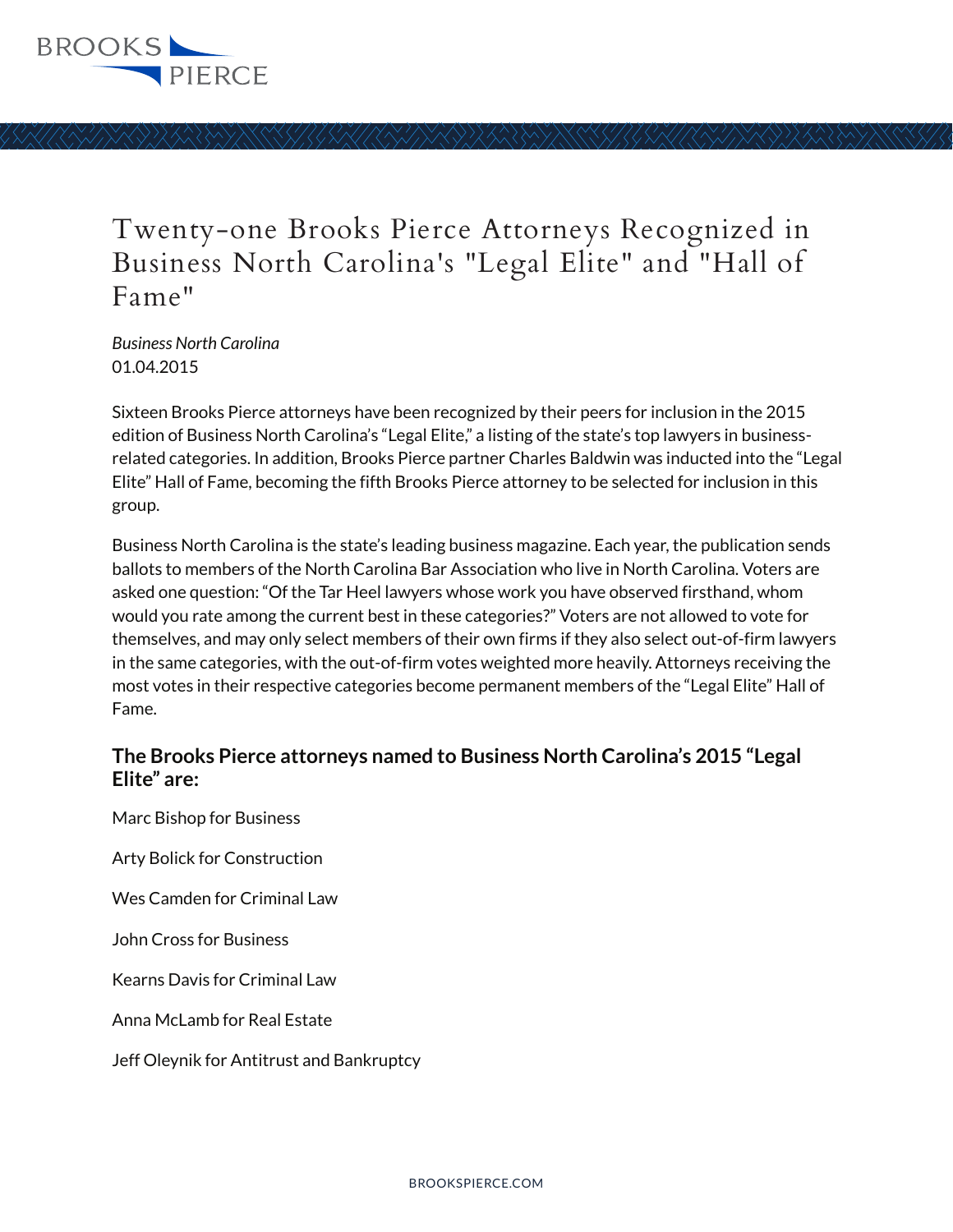

Twenty-one Brooks Pierce Attorneys Recognized in Business North Carolina's "Legal Elite" and "Hall of Fame"

Jim Phillips for Litigation

Reid Phillips for Litigation

Bill Ross for Environmental

David Sar for Intellectual Property

John Small for Bankruptcy

Adam Tarleton for Tax/Estate Planning

Walt Tippett for Construction

Thomas Varnum for Intellectual Property and "Young Guns"

Ed West for Criminal Law

## **The Brooks Pierce attorneys permanently recognized as members of the "Legal Elite" Hall of Fame are:**

Charles Baldwin for Business (2015 inductee)

Mark Davidson for Business

George House for Environmental

Jennifer Van Zant for Antitrust

Jim Williams for Litigation

## **PEOPLE**

Charles S. Baldwin IV

Marc D. Bishop

H. Arthur Bolick II

John Cross Jr.

Mark Davidson

Kearns Davis